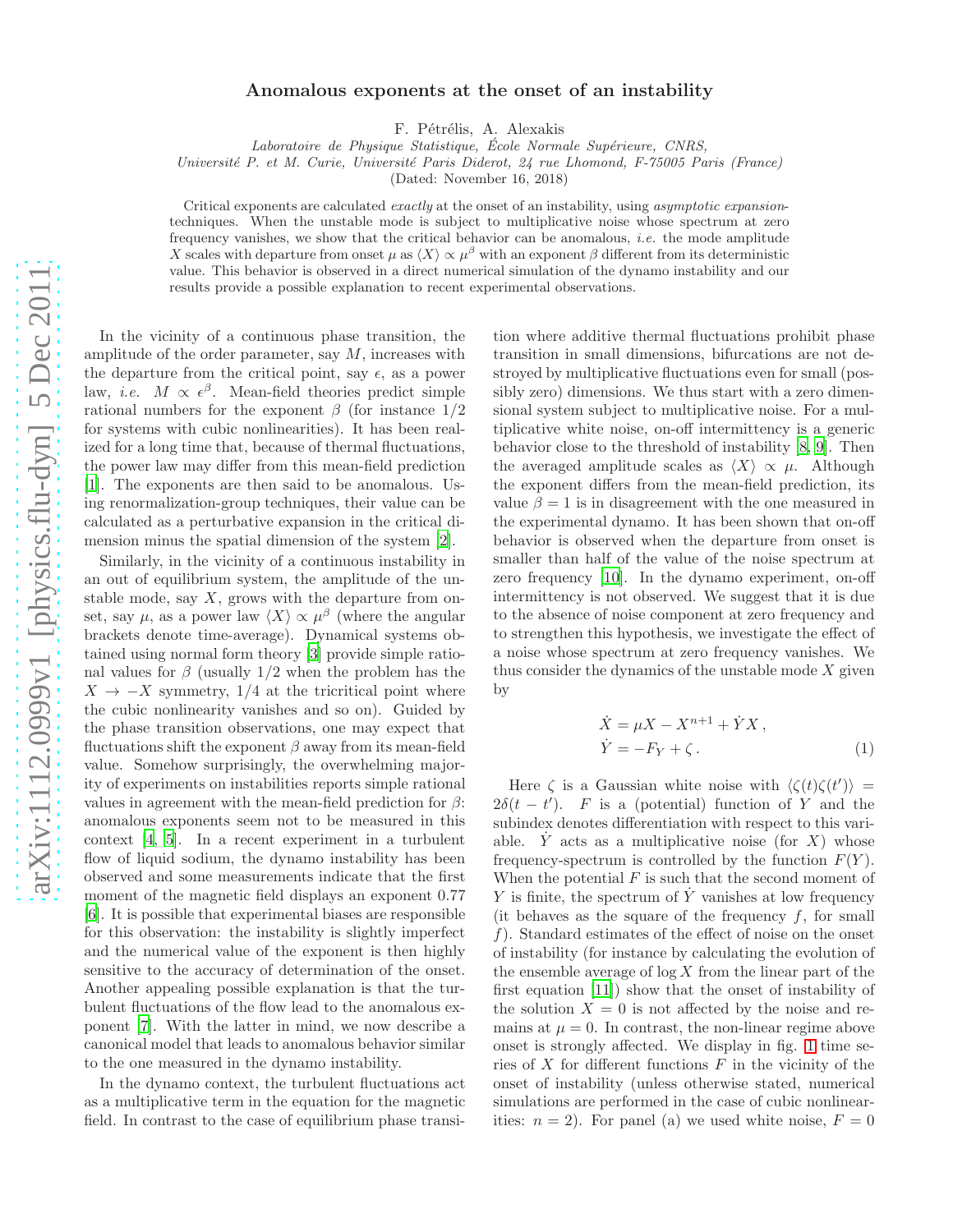

<span id="page-1-0"></span>FIG. 1. Time series of the solution of eq. [\(1\)](#page-0-0) for  $\mu = 0.01$ . Top: linear scale and bottom in log scale. a)  $F = 0$  corresponding to a white noise; b)  $F_{OU} = \gamma Y^2/2$ , Ornstein-Uhlenbeck noise with  $\gamma = 1.5$ ; c)  $F_{AN} = \nu |Y|$ , with  $\nu = 0.75$ . Note the differences in the y-coordinate values.

and on-off intermittency is observed: short bursts of finite amplitude (on-phases) alternate with long durations with negligible amplitude (off-phases). In panel (b) the case  $F = F_{\text{ou}} \equiv \gamma Y^2/2$  is presented. For this choice Y is the Ornstein-Uhlenbeck process. There is no off-phase and we expect a behavior for the moments that differs from the one of on-off intermittency. Panel (c) displays a time series for  $F = F_{AN} \equiv \nu |Y|$ , that results in an intermediate behavior.

In fig. [2](#page-1-1) the first moment is displayed as a function of  $\mu$  for the two functions  $F_{\alpha\nu}$  with  $\gamma = 0.2$  and  $F_{\scriptscriptstyle AN}$ with various values of  $\nu$ . For the  $F_{\alpha}$  case we observe for  $\mu \in [3.10^{-4}, 10^{-1}]$  an evolution that seems compatible with a power law. A best fit determination of the associated exponent results in the value 0.69, thus different from 1 and  $1/2$ . However when  $\mu$  is very small, the slope changes and the deterministic exponent 1/2 is recovered: the apparent anomalous behavior disappears at criticality [\[12\]](#page-4-10). This is confirmed by a perturbative expansion performed on the Fokker-Planck equation (not presented here). This expansion predicts that  $X$  is concentrated around the value  $X^*$  at which a weighted average of the non-linear effect balances the linear growth rate  $\mu = X^{*n} \int_{-\infty}^{\infty} \Pi(Y) \exp(nY) dY$ , where  $\Pi(Y) \propto e^{-F}$  is the stationary probability density of  $Y$ . Thus, in this case and for  $n = 2$ , the first moment scales as  $\sqrt{\mu}$  as observed numerically.

A simple potential  $F$  for which this expansion can break down is  $F_{AN} = \nu |Y|$ . Indeed, if  $\nu > n$  the expansion holds resulting in normal scaling  $\beta = 1/n$  but breaks down (because  $X^*$  vanishes) when  $\nu < n$ . In fig. [2,](#page-1-1) where the first moment for this potential is displayed, we observe that  $\langle X \rangle \propto \mu$  for small  $\nu$  and  $\langle X \rangle \propto \sqrt{\mu}$ for large  $\nu$ . Anomalous behavior with exponent between  $1/2$  and 1 is observed for  $\nu$  of order 1. In this regime and in contrast to the  $F_{\sigma\nu}$  case, the exponent remains



<span id="page-1-1"></span>FIG. 2. First moment  $\langle X \rangle$  as a function of  $\mu$  for the solution of eq. [\(1\)](#page-0-0) for  $F = F_{AN}$  with  $(\blacksquare)$   $\nu = 0.125, (\blacklozenge)$   $\nu = 1.125, (\blacklozenge)$  $\nu = 1.375$ , (A)  $\nu = 1.75$ , ( $\star$ )  $\nu = 2.5$ . The data are presented in loglog scale and have been normalized by their value at  $\mu = 0.01$ . The results for  $F = F_{OU}$  with  $\gamma = 0.2$  ( $\circ$ ) are presented and shifted for comparison. The thick continuous lines indicate the exponents 1/2, 0.69 and 1.

anomalous for the smallest achievable values of  $\mu$ . This numerical result is confirmed by a new perturbative expansion that we now sum up.

Using  $\Omega = \log X - Y - \log \mu/n$ , the Fokker-Planck equation for P the stationary probability density function  $(p.d.f.)$  of  $\Omega$  and Y is

$$
0 = -\mu \partial_{\Omega} (1 - e^{n\Omega + nY}) P + \partial_{Y} (F_{Y} P) + \partial_{Y}^{2} P. \qquad (2)
$$

Since the derivative in  $\Omega$  is multiplied by a small parameter (we are interested in the limit  $\mu \to 0$ ), we in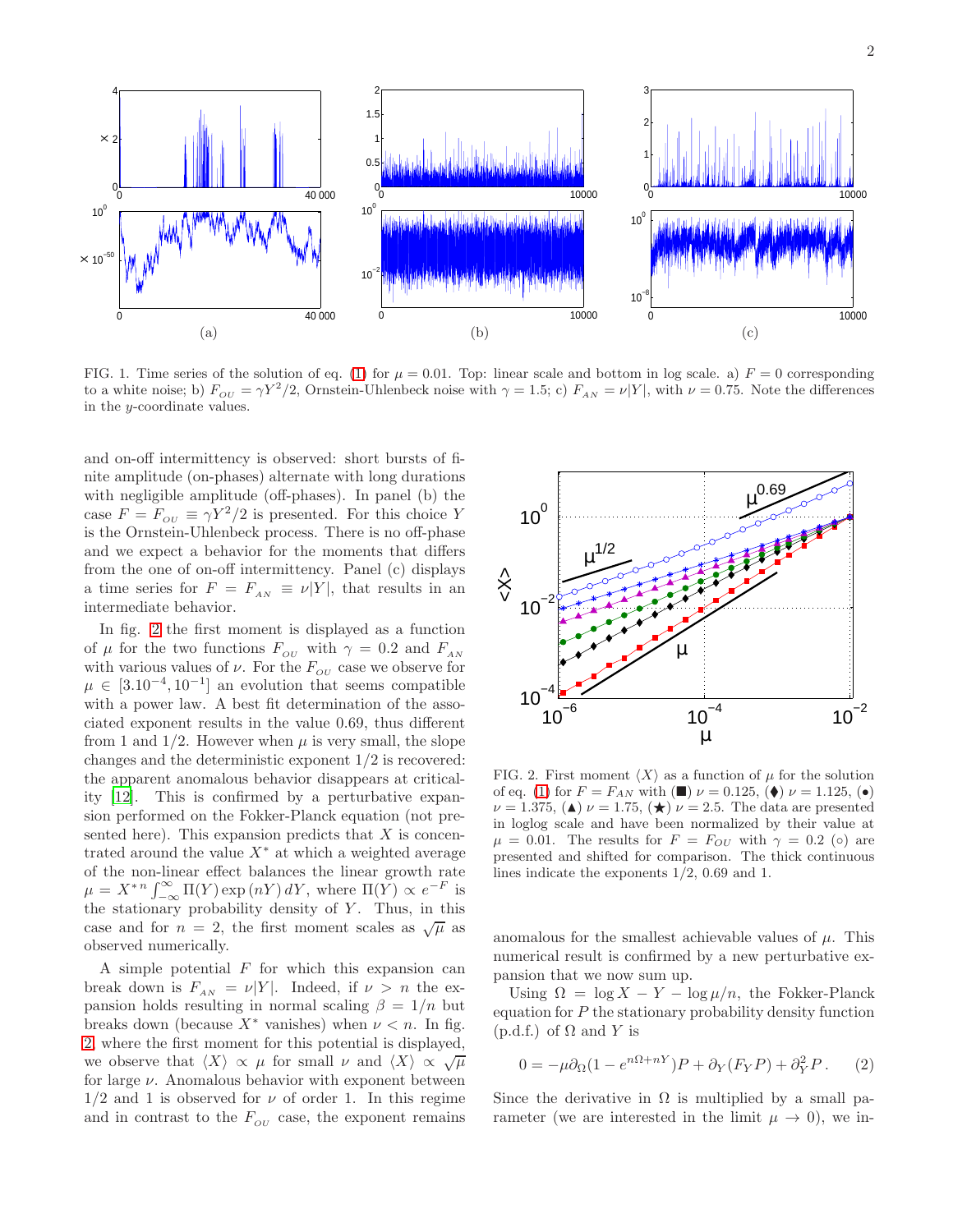troduce a WKB-like expansion and search for  $P(\Omega, y) =$  $\exp\left[\sum_{m=-1}\mu^mS_m\right]$ , where the first term  $S_{-1}$  depends only on  $Ω$ . At lowest order we obtain

$$
\partial_Y^2 r_0 + \partial_Y (F_Y r_0) + S_{-1,\Omega} (e^{n\Omega + nY} - 1) r_0 = 0, \quad (3)
$$

where  $r_0 = \exp[S_0]$ . This equation can be solved exactly for positive and negative  $Y$ . The two solutions are then matched at  $Y = 0$  which selects the value of  $S_{-1}$ 

$$
n = 2\nu I_{\kappa} \left[ \lambda e^{n\Omega/2} \right] K_{\kappa} \left[ \lambda e^{n\Omega/2} \right], \qquad (4)
$$

where  $\lambda^2 = -4S_{-1, \Omega}/n^2$ ,  $\kappa = \sqrt{\nu^2/n^2 - \lambda^2}$  and  $I_{\kappa}$  and  $K_{\kappa}$  are modified Bessel functions of order  $\kappa$ . The solution for  $r_0$  is then

$$
r_0 = \begin{cases} A(\Omega)e^{-F/2}I_{\kappa} \left[ \lambda e^{n(\Omega+Y)/2} \right] K_{\kappa} \left[ \lambda e^{n\Omega/2} \right] & (Y < 0) \\ A(\Omega)e^{-F/2}K_{\kappa} \left[ \lambda e^{n(\Omega+Y)/2} \right] I_{\kappa} \left[ \lambda e^{n\Omega/2} \right] & (Y > 0). \end{cases}
$$

The amplitude  $A(\Omega)$  is determined from the solvability condition at next order. Up to this order, we have then obtained the expression  $P = \exp[\mu^{-1}S_{-1}(\Omega)]r_0(\Omega, Y)$ where all the dependence in  $\mu$  is in the exponential. As displayed in fig. [3,](#page-2-0) this asymptotic result is in good agreement with the numerical simulations of the Langevin equations [\(1\)](#page-0-0).



<span id="page-2-0"></span>FIG. 3. Probability density function  $\Pi$  of  $\Omega + \log(\mu)/n =$  $log(X) - Y$ . The continuous line is the theoretical prediction and the symbols are the PDF calculated from the numerical solutions of the Langevin equation. Here  $\nu = 1$  and the three curves are associated (from left to right) to  $\mu = 1.78 \, 10^{-5}$ ,  $\mu = 3.16 \, 10^{-4}$  and  $\mu = 5.6 \, 10^{-3}$ .

From this formulation, we can calculate the moments. The exponential term acts as a cut-off for large  $\Omega$  and is of the form  $\exp(-\mu^{-1}\exp(n \nu \Omega/(n-\nu)))$ . Therefore for  $\mu \to 0$  and  $\nu < n$ , only very negative  $\Omega$  have to be considered. In this limit the amplitude  $A(\Omega)K_{\kappa} \left[ \lambda e^{n\Omega/2} \right]$ tends to a constant and, after several standard estimates of the asymptotic behavior of the Bessel functions, we obtain for  $\nu < n$ 

$$
\beta = \min\left[\frac{1}{\nu}, 1\right].\tag{6}
$$

We tested our prediction by numerically calculating the first moment for different values of  $\nu$  and for  $n = 2$ and  $n = 3$ . The results are shown in figure [4.](#page-2-1) For all cases the predictions are within the error-bars of the numerically calculated values of  $\beta$ , and thus the predictions are verified. To discuss one particular value, the numerically computed exponent for  $\nu = 1.5$  and  $n = 2$  is  $\beta = 0.66 \pm 0.02$  which is in perfect agreement with the theoretical prediction 2/3. We have also performed several numerical simulations using potentials of the form  $F = -\nu \sqrt{Y_0^2 + Y^2}$ . We have observed that only the behavior of  $F$  for large values of  $|Y|$  is important. In other words, the universality classes of the problem  $(i.e.$ the models having the same critical exponents) are determined by the behavior of the tails of  $\Pi(Y)$ . Incidentally, this shows that the anomalous scaling is not caused by the non-analyticity of F at  $Y = 0$ .

At this stage, we emphasize that our perturbative expansion (in  $\mu$ ) allows to calculate an exact (non perturbative) expression for the value of the anomalous exponent. This exponent transitions from its on-off value 1 for  $\nu \leq 1$  to its deterministic value  $1/n$  for  $\nu \geq n$ . In the simple case of cubic nonlinearities, we predict an exponent between 1/2 and 1. Interestingly enough, the scaling reported in the dynamo experiment belongs to this range.



<span id="page-2-1"></span>FIG. 4. Exponents of the first moment as a function of  $\nu$ for  $(\Box)$ :  $n = 2$  and  $(\diamond)$ :  $n = 3$ . The continuous lines are the theoretical predictions and the symbols are obtained from the numerical solutions of the Langevin equation.

We have focused here on the first moment of the unstable mode. The behavior of higher moments is also of interest. It can be characterized by the set of exponents  $\beta_p$  defined by  $\langle X^p \rangle \propto \mu^{\beta_p}$ . In the absence of fluctuations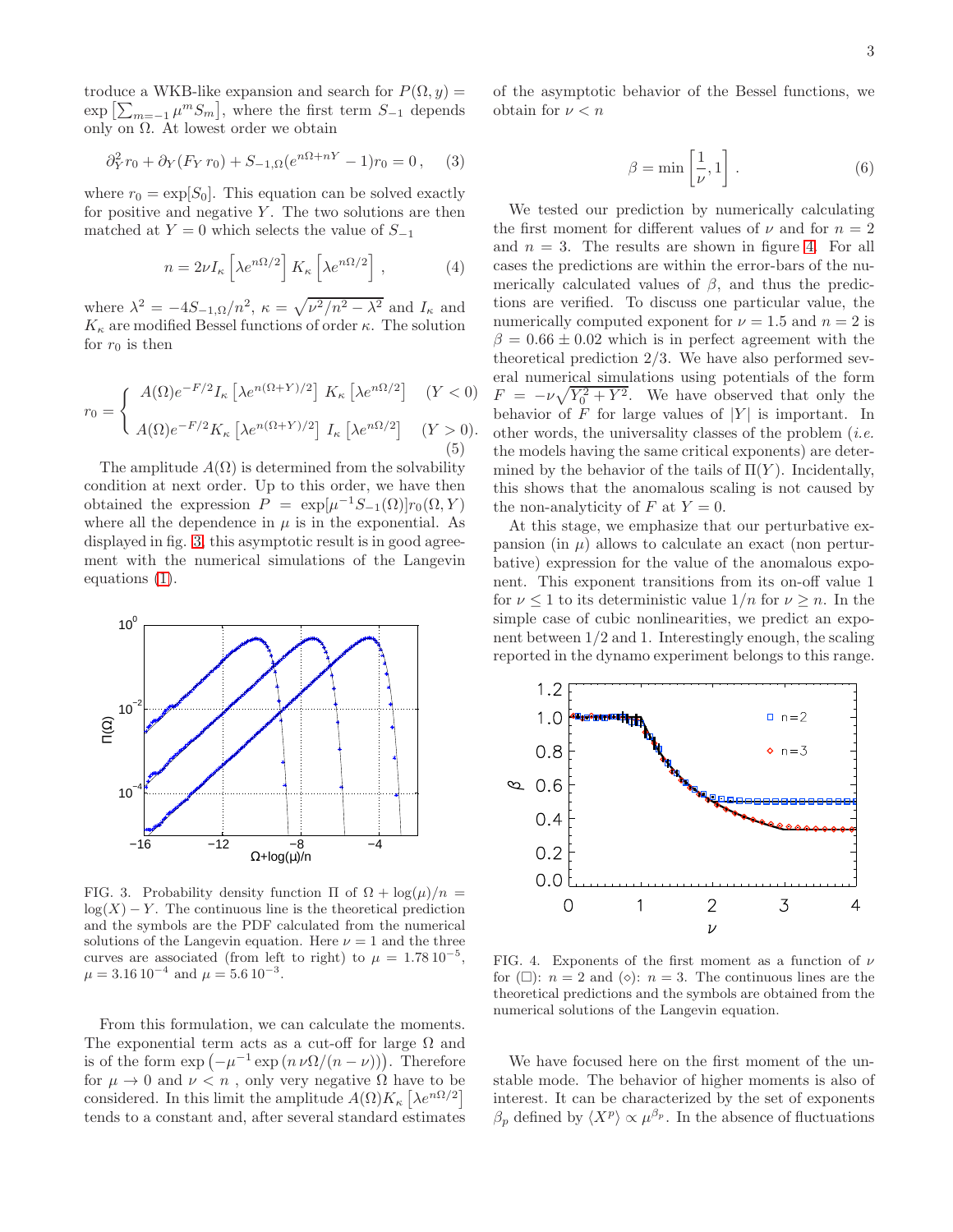or at usual equilibrium phase transitions, monoscaling is observed which means that  $\beta_p = p\beta_1$ . The situation is richer here: there is no linear relation between the exponents (for instance it can be easily proved that  $\beta_n = 1$ ). Thus the solutions of model [\(1\)](#page-0-0) display multiscaling. This is related to the complex structure of the p.d.f. of X. In particular, it cannot be expressed as a simple one-parameter distribution characterized by its first moment in contrast to the scaling hypothesis close to the critical point of an equilibrium phase transition [\[13\]](#page-4-11).

Another important issue is the effect of spatial dimension. The model  $(1)$  is zero dimensional  $(X \text{ only depends})$ on time and not on space) while the magnetic field in magnetohydrodynamics (MHD) depends on three spatial dimensions. Analytical predictions for the critical behavior at larger (non-zero) dimensions would be of great interest but are still out of reach at present. To investigate further the pertinence of our model to the dynamo instability, we have performed direct numerical simulations of the MHD equations. To increase our control on the velocity temporal behavior, we used the infinite Prandtl number limit [\[15\]](#page-4-12). In this limit the velocity is slaved to an external mechanical forcing and the Lorentz force

$$
\nabla^2 \mathbf{u} = \mathbf{F} + \mathbf{b} \cdot \nabla \mathbf{b} - \nabla \mathbf{P} \,,
$$

where  $\bf{b}$  is the magnetic field and  $\bf{F}$  is the body force. It is proportional to the ABC flow  $\mathbf{F} = A_n[5\sin(z) +$  $2\cos(y), 2\sin(x) + 5\cos(z), 2\sin(y) + 2\cos(x)$  (see for in-stance [\[16](#page-4-13)]).  $A_n$  is an amplitude that changes every time interval  $\tau$  based on a discrete version of our model  $A_{n+1} = A_0 + (Y_{n+1} - Y_n)$  and  $Y_{n+1} = Y_n - \tau F(Y_n) + r_n$ where  $r_n$  is a random number. The magnetic field satisfies the induction equation

$$
\frac{\partial \mathbf{b}}{\partial t} = \nabla \times (\mathbf{u} \times \mathbf{b}) + Rm^{-1} \nabla^2 \mathbf{b}.
$$

The MHD equations were solved in a periodic box of size  $2\pi L$  using a standard pseudo-spectral code [\[14\]](#page-4-14) on a grid 32<sup>3</sup> . The magnetic Reynolds number defined by  $R_m = \langle ||u||^2 \rangle^{1/2} L/\nu$  was varied above the onset value  $Rm_c \simeq 11.65$ . In fig. [5](#page-3-1) (a), we display time series of the magnetic energy and note that they are similar to those presented in fig. [1.](#page-1-0) The first moments are displayed in fig. [5](#page-3-1) (b) for several values of  $\nu$ . We observe that the exponent of the first moment decreases from 1 to  $1/2$ when  $\nu$  increases. Estimates of the exponent are computationally demanding so that a quantitative comparison with our model is out of reach. Nevertheless, the results reported here support the robustness of the behavior we have identified.

To summarize, we have presented a simple model that results in anomalous exponents which lie between the deterministic value and the on-off intermittent one. The exact value of these exponents was calculated using an



<span id="page-3-1"></span>FIG. 5. (Top) Time series of the space-averaged magnetic energy  $E_b = \overline{B^2}$  above the dynamo onset for (from top to bottom)  $F = F_{OU}$  with  $\gamma = 1$ ,  $F = F_{AN}$  with  $\nu = 0.4$  and a white noise (see discussion in the text). The curves have been shifted for clarity. (Bottom) First moment as a function of the departure from onset  $(Rm - Rm_c)/Rm_c$  for  $F = F_{AN}$ with ( $\triangle$ ):  $\nu = 0$ , (+):  $\nu = 0.1$ , ( $\Box$ ):  $\nu = 0.4$  and ( $\diamond$ ):  $\nu = 0.8$ . The two thick lines indicate the exponents 1/2 and 1.

asymptotic expansion. The model emphasizes the role of the noise spectrum at zero frequency. It remains to be understood whether and when turbulent fluctuations can be modeled as the noise considered here [\[17\]](#page-4-15). In addition, how such a noise affects other phase transitions and whether the present expansion can capture other critical exponents are interesting open questions.

We greatly acknowledge Stephan Fauve for rising our interest on this topic [\[7\]](#page-4-5) and also for several discussions and constant support. Computations were carried out on the CEMAG computing center at LRA/ENS and on the CINES computing center, and their support is greatly acknowledged.

<span id="page-3-0"></span>[1] L. P. Kadanoff et al., Rev. Mod. Phys. 39, 395 (1967).